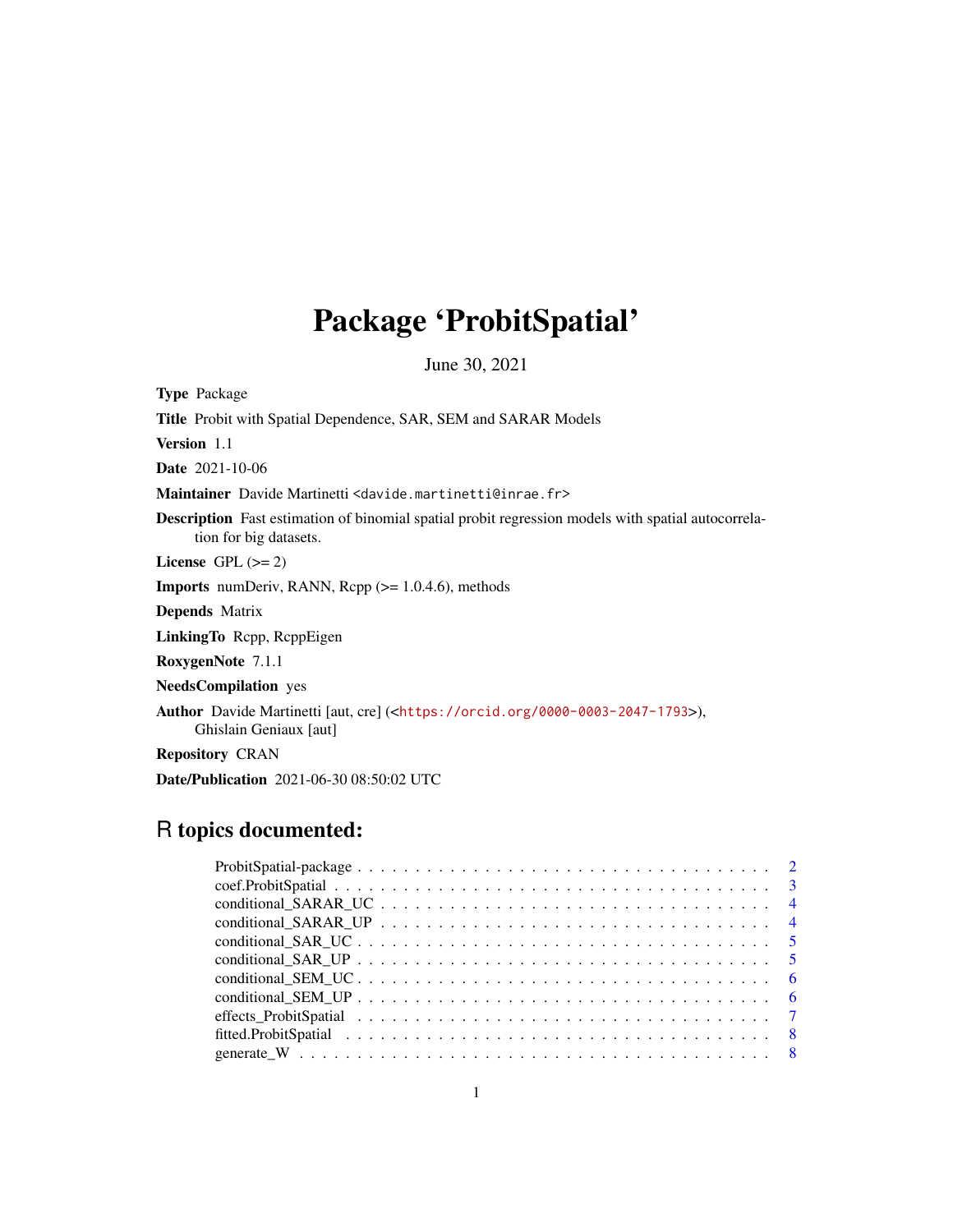<span id="page-1-0"></span>

|       | predict.ProbitSpatial $\ldots \ldots \ldots \ldots \ldots \ldots \ldots \ldots \ldots \ldots \ldots \ldots$ |  |
|-------|-------------------------------------------------------------------------------------------------------------|--|
|       |                                                                                                             |  |
|       |                                                                                                             |  |
|       |                                                                                                             |  |
|       |                                                                                                             |  |
|       |                                                                                                             |  |
|       |                                                                                                             |  |
| Index |                                                                                                             |  |

ProbitSpatial-package *Probit with Spatial Dependence, SAR, SEM, and SARAR Models.*

#### **Description**

ProbitSpatial package allows to fit spatial autoregressive (SAR) and spatial error (SEM) probit models. It also provides functions to simulated spatial binary data, an empirical data set and different methods for the diagnostic of the estimated model.

# Details

The main function of this package is ProbitSpatialFit. It allows to fit both SAR and SEM models for big datasets in a reasonable time. The function is based on the maximisation of the approximate likelihood function. The approximation is inspired by the Mendell and Elston algorithm for computing multivariate normal probabilities and take advantage of the sparsity of the spatial weight matrix. Two methods are available for the estimation of the model parameter: the first one is known as conditional method (see Case (1992)) and performs relatively well in terms of accuracy of the estimated parameters and is very rapid. The second method, that minimises the full-log-likelihood, is slower but it should be more accurate. Monte Carlo experiments on simulated data reported in Martinetti and Geniaux (2017) showed that the full-log-likelihood approach is not always overperforming the conditional method in terms of accuracy. At the present stage, our suggestion is to use the conditional method for a first estimation and only attempt the full-likelihood approach in a second moment, when the dataset size is not bigger than a few thousands.

Another feature of the ProbitSpatialFit function is the possibility to fit the model using the precision matrix instead of the variance-covariance matrix, since it is usually sparser and hence allows faster computations (see LeSage and Pace (2009)).

The output of ProbitSpatialFit function is an object of class ProbitSpatial, for which the methods residuals, fitted, effects, predict and coef are available.

The package also contains the function sim\_binomial\_probit that allows to simulate data samples of both SAR and SEM models. It can be used to replicate the Monte Carlo experiments reported in Martinetti and Geniaux (2017) as well as the experiment of Calabrese and Elkink (2014). An empirical data set [Katrina](#page-8-1) on the reopening decisions of firms in the aftermath of the Katrina Hurricane in New Orleans is also available (LeSage et al.(2011)).

Other packages in CRAN repository on the same subject are McSpatial (McMillen (2013)) and spatialprobit (Wilhelm and Godinho de Matos (2013)).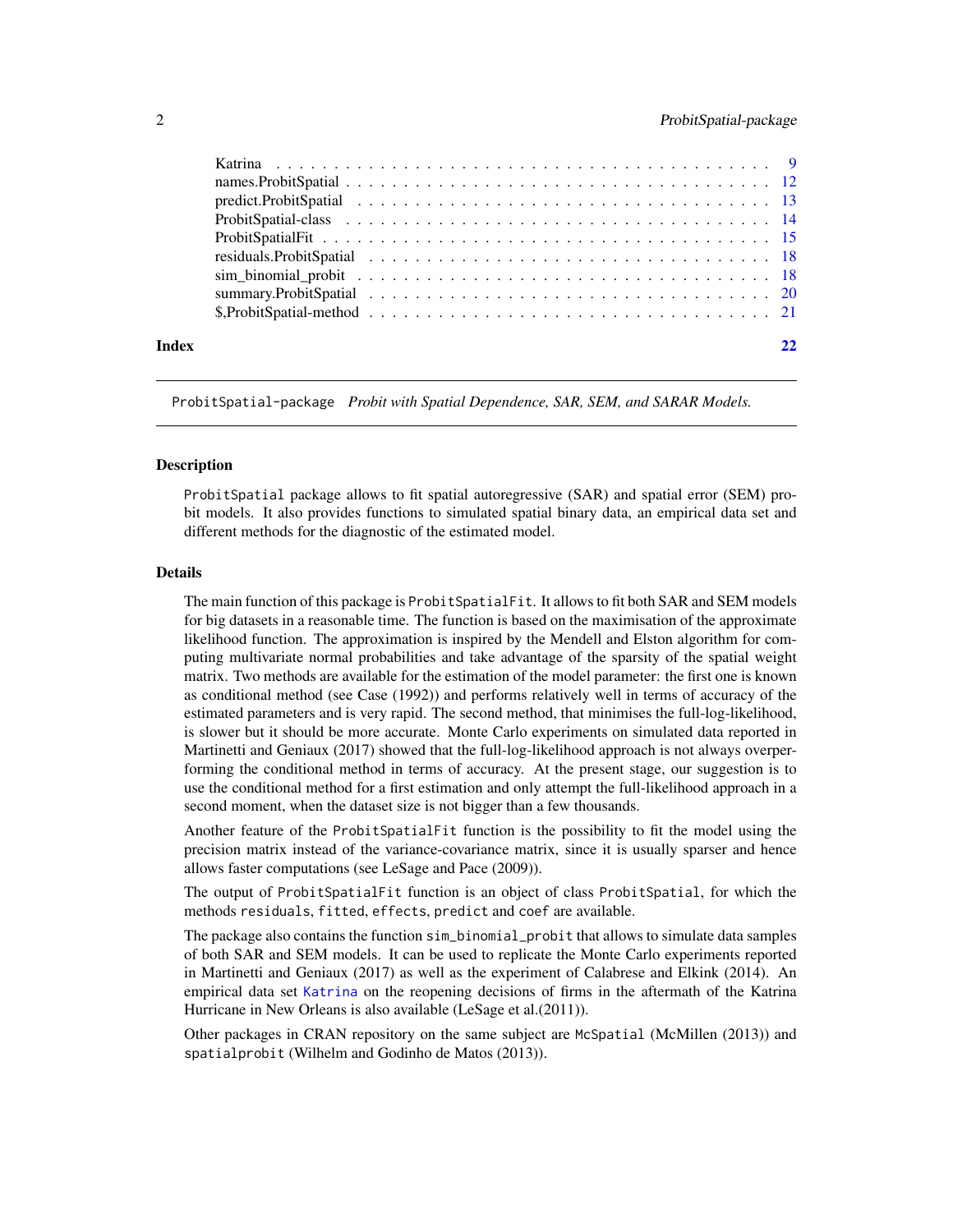# <span id="page-2-0"></span>coef.ProbitSpatial 3

The core functions of the present package have been coded using the Rcpp and RcppEigen libraries (Bates and Eddelbuettel (2013)), that allow direct interchange of rich R objects between R and C++.

#### Author(s)

Davide Martinetti <davide.martinetti@inra.fr> and Ghislain Geniaux <ghislain.geniaux@inra.fr>

#### References

- Bates and Eddelbuettel (2013) D. Bates and D. Eddelbuettel. Fast and elegant numerical linear algebra using the RcppEigen package. *Journal of Statistical Software* 52, 1–24, 2013.
- Case (1992) A. C. Case. Neighborhood Influence and Technological Change. *Regional Science and Urban Economics* 22, 491–508, 1992.
- Calabrese and Elkink (2014) R. Calabrese and J.A. Elkink. Estimators of binary spatial autoregressive models: a Monte Carlo study. *Journal of Regional Science* 54, 664–687, 2014.
- LeSage and Pace (2009) J. LeSage and R.K. Pace. *Introduction to Spatial Econometrics*, CRC Press, chapter 10.1.6, 2009.
- LeSage et al. (2011) P. LeSage, R. K. Pace, N. Lam, R. Campanella and X. Liu. New Orleans business recovery in the aftermath of Hurricane Katrina. *Journal of the Royal Statistical Society A* 174, 1007–1027, 2011.
- Martinetti and Geniaux (2017) D. Martinetti and G. Geniaux. Approximate likelihood estimation of spatial probit models. *Regional Science and Urban Economics* 64, 30-45, 2017.
- McMillen (2013) D. McMillen. McSpatial: Nonparametric spatial data analysis. R package version 2.0, 2013.
- Mendell and Elston (1974) N. Mendell and R. Elston. Multifactorial qualitative traits: genetic analysis and prediction of recurrence risks. *Biometrics* 30, 41–57, 1974.
- Wilhelm and Godinho de Matos (2013) S. Wilhelm and M. Godinho de Matos. Estimating Spatial Probit Models in R. *The R Journal* 5, 130–143, 2013.

coef.ProbitSpatial *Estimated coefficients of a spatial probit model.*

#### **Description**

Returns the coefficients estimated by a ProbitSpatial model.

#### Usage

```
## S3 method for class 'ProbitSpatial'
coef(object, ...)
```
### Arguments

| object | an object of class Probit Spatial. |
|--------|------------------------------------|
| .      | ignored                            |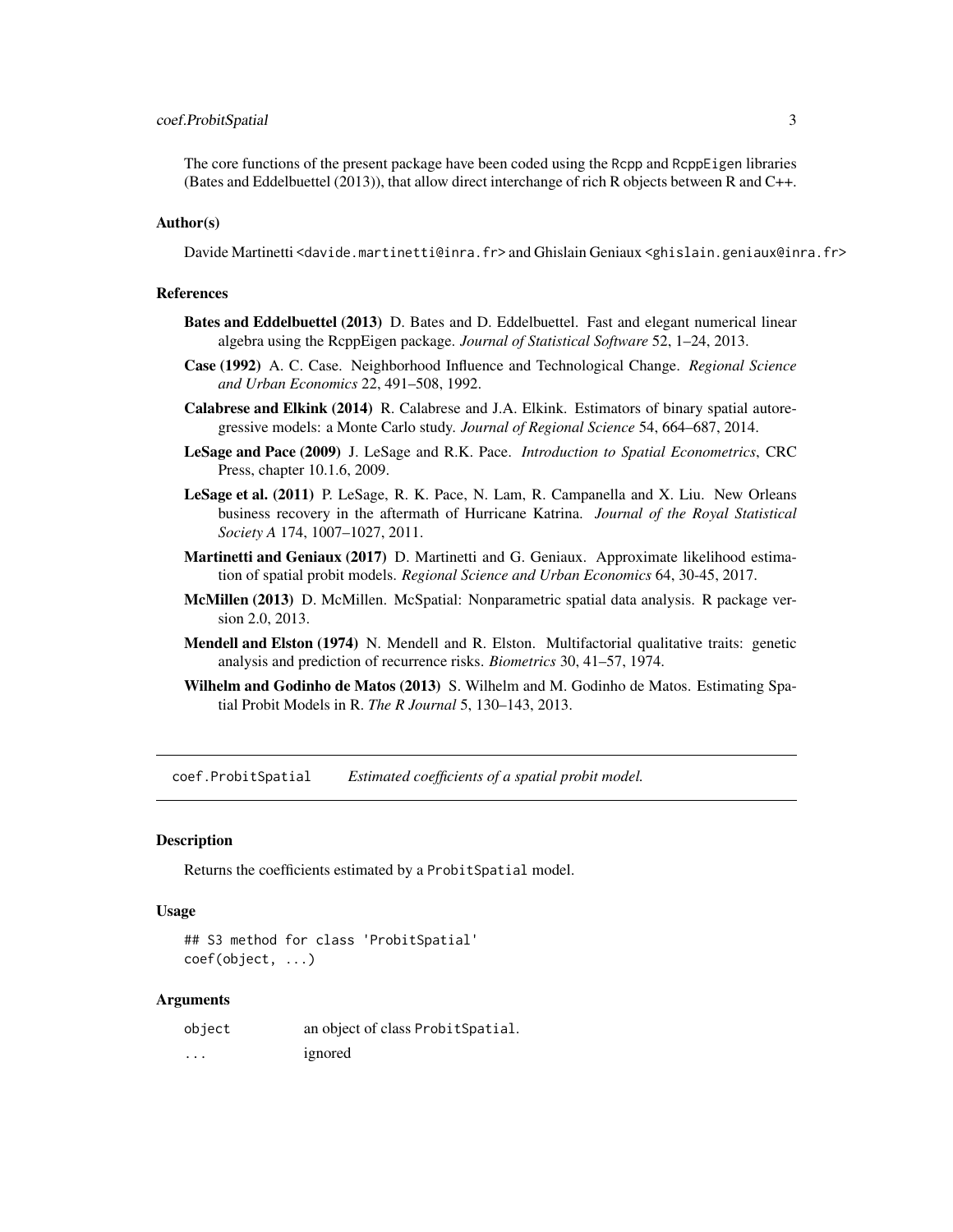# <span id="page-3-0"></span>Value

It returns the value of the estimated parameters.

conditional\_SARAR\_UC *Conditional SARAR UC.*

# Description

Performs conditional estimation of SARAR model with variance-covariance matrix.

# Usage

conditional\_SARAR\_UC(myenv)

# Arguments

myenv an environment.

#### Details

We discourage the direct use of this function.

#### Value

the log-likelihood and the estimated parameters.

conditional\_SARAR\_UP *Conditional SARAR UP.*

# Description

Performs conditional estimation of SARAR model with precision matrix.

# Usage

```
conditional_SARAR_UP(myenv)
```
# Arguments

myenv an environment.

#### Details

We discourage the direct use of this function.

# Value

the log-likelihood and the estimated parameters.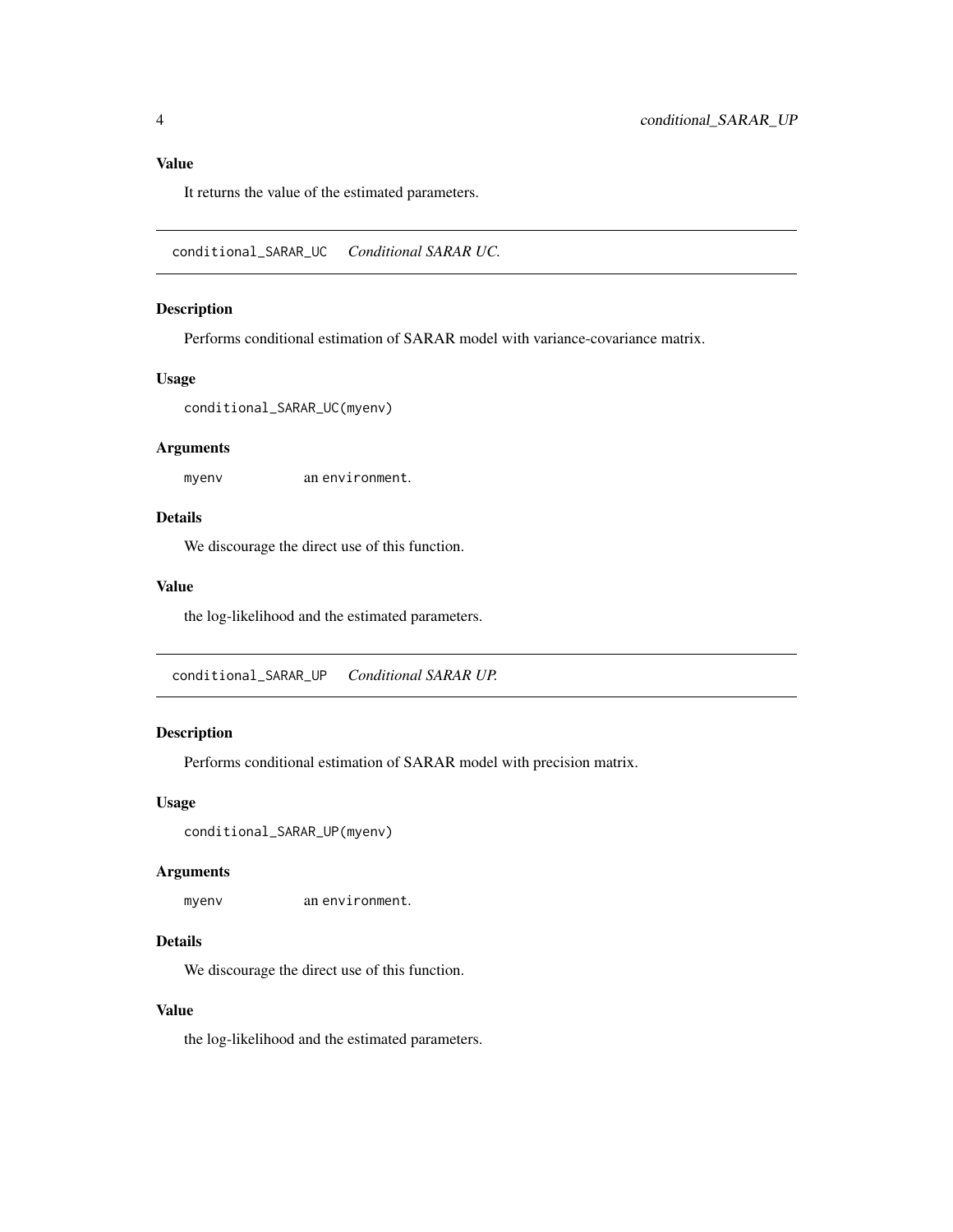<span id="page-4-0"></span>conditional\_SAR\_UC *Conditional SAR UC.*

# Description

Performs conditional estimation of SAR model with variance-covariance matrix.

#### Usage

```
conditional_SAR_UC(myenv)
```
# Arguments

myenv an environment.

# Details

We discourage the direct use of this function.

# Value

the log-likelihood and the estimated parameters.

conditional\_SAR\_UP *Conditional SAR UP.*

# Description

Performs conditional estimation of SAR model with precision matrix.

# Usage

```
conditional_SAR_UP(myenv)
```
# Arguments

myenv an environment.

# Details

We discourage the direct use of this function.

# Value

the log-likelihood and the estimated parameters.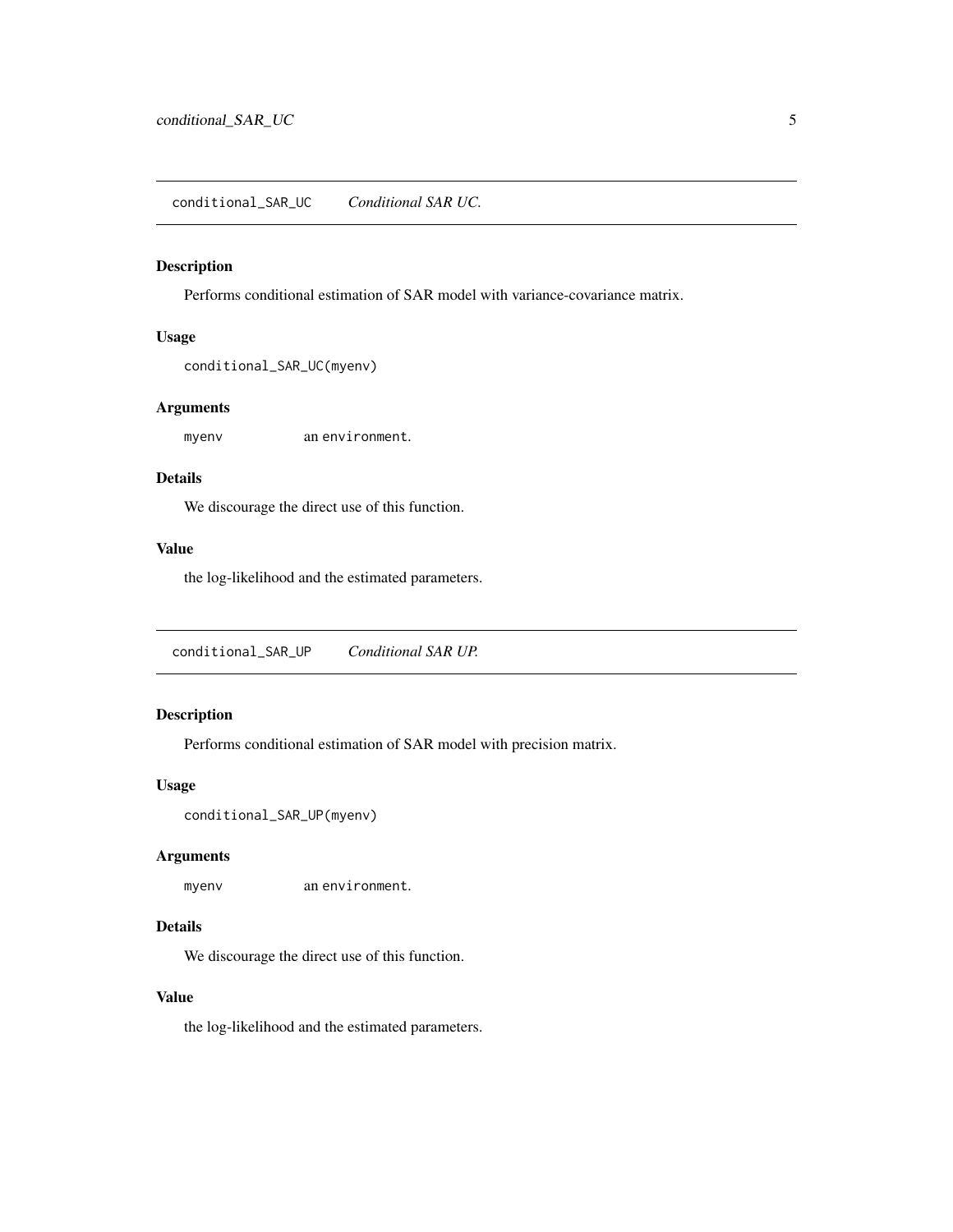<span id="page-5-0"></span>conditional\_SEM\_UC *Conditional SEM UC.*

# Description

Performs conditional estimation of SEM model with variance-covariance matrix.

#### Usage

```
conditional_SEM_UC(myenv)
```
# Arguments

myenv an environment.

#### Details

We discourage the direct use of this function.

# Value

the log-likelihood and the estimated parameters.

conditional\_SEM\_UP *Conditional SEM UP.*

# Description

Performs conditional estimation of SEM model with precision matrix.

# Usage

```
conditional_SEM_UP(myenv)
```
# Arguments

myenv an environment.

# Details

We discourage the direct use of this function.

# Value

the log-likelihood and the estimated parameters.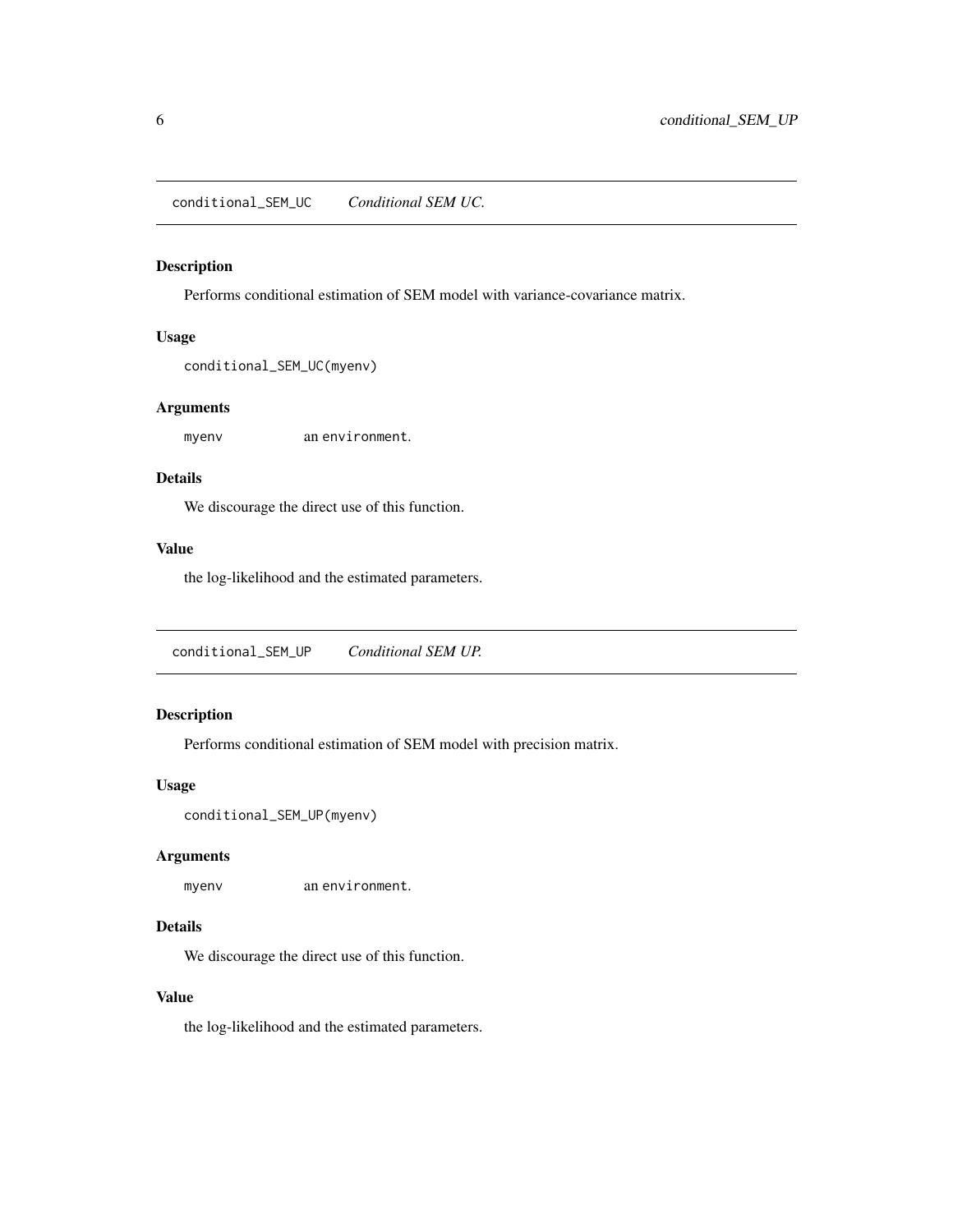#### <span id="page-6-0"></span>Description

Returns the marginal effects of a ProbitSpatial model.

#### Usage

effects\_ProbitSpatial(object)

#### Arguments

object an object of class ProbitSpatial.

# Details

The effects function has different outputs according to the DGP of the ProbitSpatial model:

- "SAR" The marginal effects of a spatial autoregressive model are more complicated than usual measurements of impacts for non spatial models. Here we follow LeSage and Pace and propose the following summaries for impact measures:
	- Average direct effects: the average over all the observations of the effects of the change of an explanatory variable of a single observation on the choice probability of that same observation.
	- Average indirect effects: the average over all the observations of the effect of a change on a explanatory variable on the choice probability of the neighbouring observations.

Average total effects: the sum of direct and indirect impacts.

"SEM" marginal effects should be interpreted as if it were a standard probit model.

#### Value

It returns the marginal effects of the estimated ProbitSpatial model.

# References

J. LeSage and R.K. Pace. *Introduction to Spatial Econometrics*, CRC Press, chapter 10.1.6, 2009.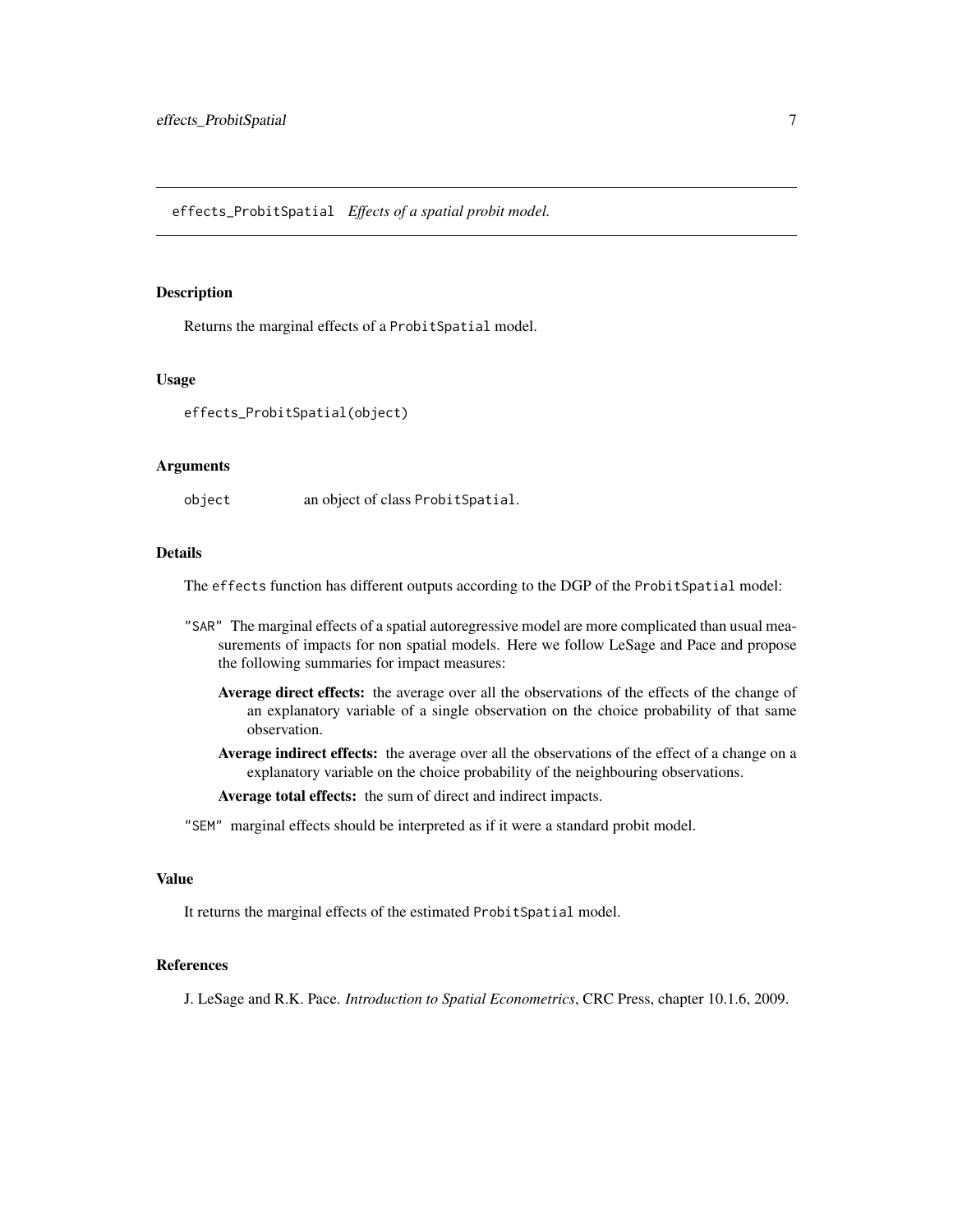<span id="page-7-0"></span>fitted.ProbitSpatial *Extract spatial probit model fitted values.*

# Description

Extract the fitted values of a ProbitSpatial model.

# Usage

```
## S3 method for class 'ProbitSpatial'
fitted(object, type = c("link", "response", "binary"), cut = 0.5, ...)
```
# Arguments

| object                      | an object of class Probit Spatial.                                  |
|-----------------------------|---------------------------------------------------------------------|
| the type of output:<br>type |                                                                     |
|                             | "link" the value of the latent variable. Default.                   |
|                             | "response" probability.                                             |
|                             | "binary" binary 0/1 output.                                         |
| cut                         | the threshold probability for the "binary" type. Default is $0.5$ . |
|                             | ignored                                                             |

#### Value

Returns the vector of fitted values of the ProbitSpatial model

<span id="page-7-1"></span>

# Description

Generate a spatial weight matrix of given size and number of nearest neighbors from randomlylocated observations on the unit square.

# Usage

generate\_W(n, nneigh, seed=123)

# Arguments

| n      | the size of the matrix.                                        |
|--------|----------------------------------------------------------------|
| nneigh | the number of nearest neighbors.                               |
| seed   | an integer to set the seed for the random generated locations. |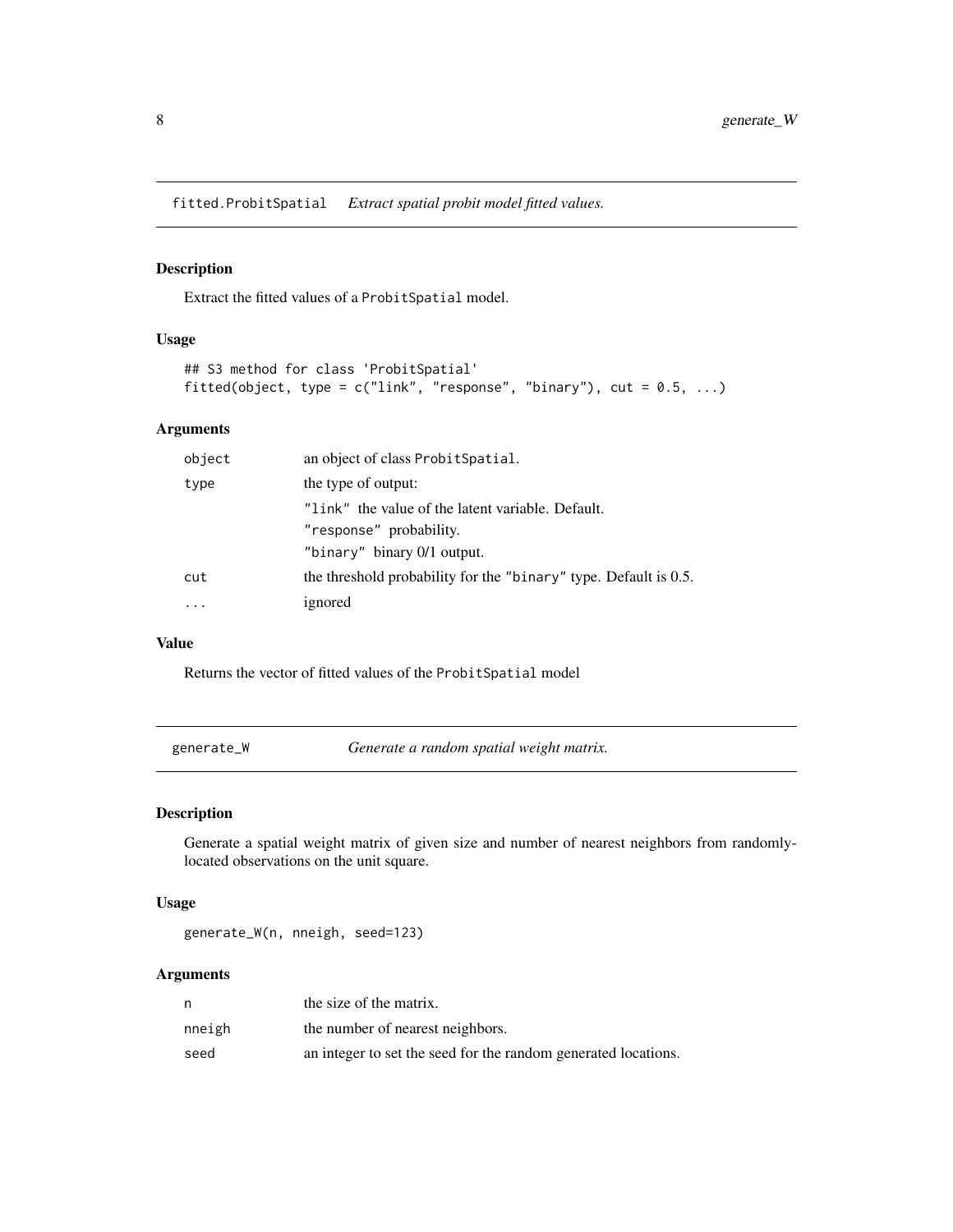#### <span id="page-8-0"></span>Katrina 9

# Details

The output matrix has zero diagonal and it is row-standardised. The n observations are allocated randomly in the unit square. For each observation, the nneigh closests observations w.r.t. the Euclidean distance are assigned with a weight equal to 1/nneigh.

### Value

a matrix of class dgCMatrix (sparse matrix).

#### See Also

[sim\\_binomial\\_probit](#page-17-1).

#### Examples

W <- generate\_W(100,4,seed=12)

<span id="page-8-1"></span>Katrina *New Orleans business recovery in the aftermath of Hurricane Katrina.*

#### Description

This dataset has been used in the LeSage et al. (2011) paper entitled "New Orleans business recovery in the aftermath of Hurricane Katrina" to study the decisions of shop owners to reopen business after Hurricane Katrina. The dataset contains 673 observations on 3 streets in New Orleans and can be used to estimate the spatial probit models and to replicate the findings in the paper.

#### Usage

data(Katrina)

# Format

Katrina is a data frame with 673 observations on the following 15 variables:

code a numeric vector

long longitude coordinate of store

lat latitude coordinate of store

street1 a numeric vector

medinc median income

perinc a numeric vector

elevation a numeric vector

flood flood depth (measured in feet)

owntype type of store ownership: "sole proprietorship" vs. "local chain" vs. "national chain"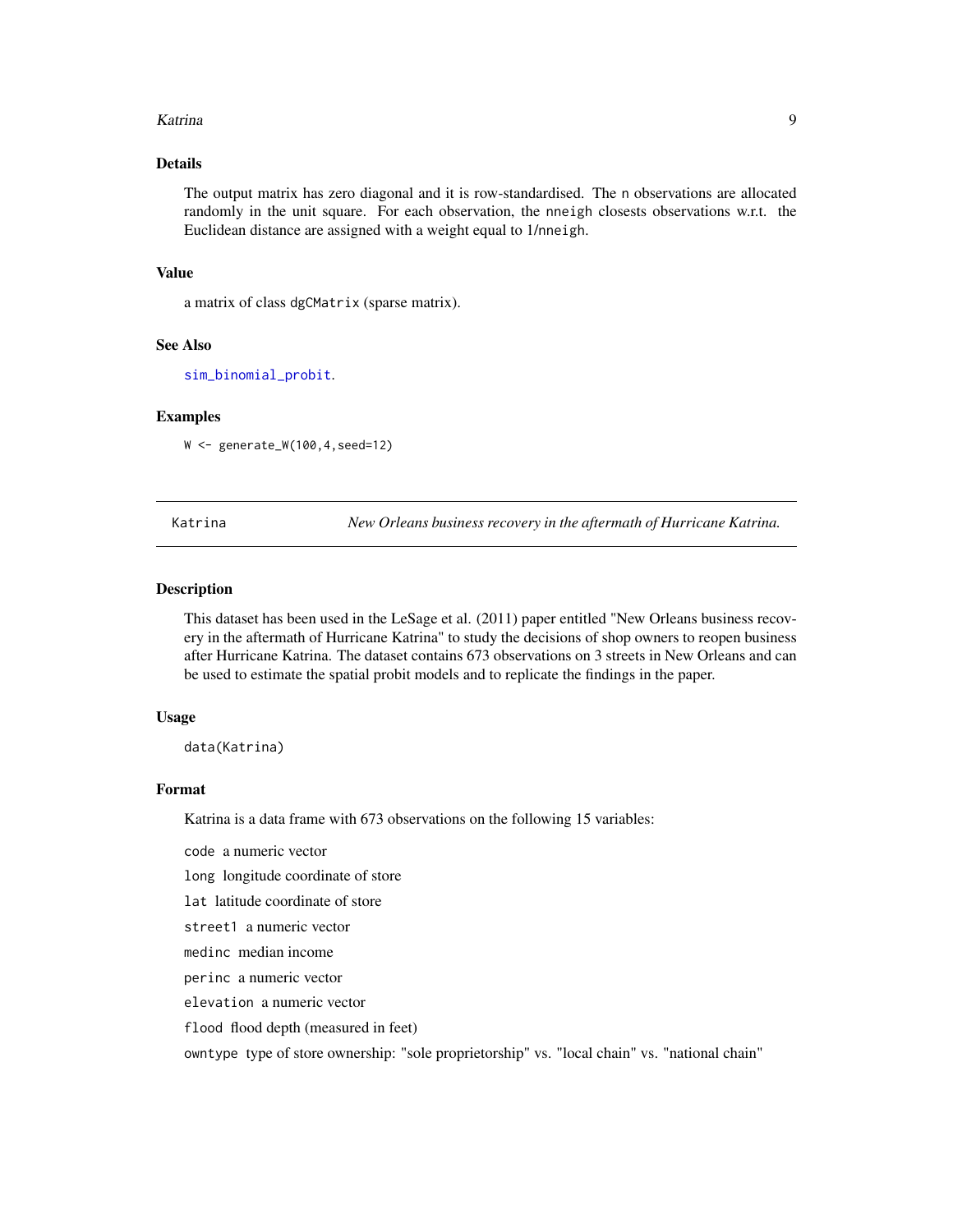- sesstatus socio-economic status of clientele (1-5):  $1-2 = \text{low } #$ ' status customers,  $3 = \text{middle}, 4-5$ = high status customers
- sizeemp "small size" vs. "medium size" vs. "large size" firms

openstatus1 a numeric vector

openstatus2 a numeric vector

days days to reopen business

street 1=Magazine Street, 2=Carrollton Avenue, 3=St. Claude Avenue

Katrina is a data frame with 673 observations on the following 13 variables.

long longitude coordinate of store

lat latitude coordinate of store

flood\_depth flood depth (measured in feet)

log\_medinc log median income

small\_size binary variable for "small size" firms

large\_size binary variable for "large size" firms

low\_status\_customers binary variable for low socio-economic status of clientele

high\_status\_customers binary variable for high socio-economic status of clientele

owntype\_sole\_proprietor a binary variable indicating "sole proprietor" ownership type

owntype\_national\_chain a binary variable indicating "national\_chain" ownership type

- y1 reopening status in the very short period 0-3 months; 1=reopened, 0=not reopened
- y2 reopening status in the period 0-6 months; 1=reopened, 0=not reopened
- y3 reopening status in the period 0-12 months; 1=reopened, 0=not reopened

# Details

The Katrina dataset contains the data found on the website before some of the variables are recoded. For example, the socio-economic status of clientele is coded as 1-5 in the raw data, but only 3 levels will be used in estimation:  $1-2 =$  low status customers,  $3 =$  middle,  $4-5 =$  high status customers. Hence, with "middle" as the reference category, Katrina contains 2 dummy variables for low status customers and high status customers.

The dataset Katrina is the result of these recoding operations and can be directly used for model estimation.

#### Note

When definining the reopening status variables y1  $(0-3 \text{ months})$ , y2  $(0-6 \text{ months})$ , and y3  $(0-12 \text{ months})$ months) from the days variable, the Matlab code ignores the seven cases where days=90. To be consistent with the number of cases in the paper, we define  $y1, y2, y3$  in the same way:  $y1=sum/day$  $<$  90), y2=sum(days  $<$  180 & days != 90), y3=sum(days  $<$  365 & days != 90). So this is not a bug, its a feature.

#### Source

The raw data was obtained from the Royal Statistical Society dataset website and brought to RData format by Wilhelm and Godinho de Matos (2013).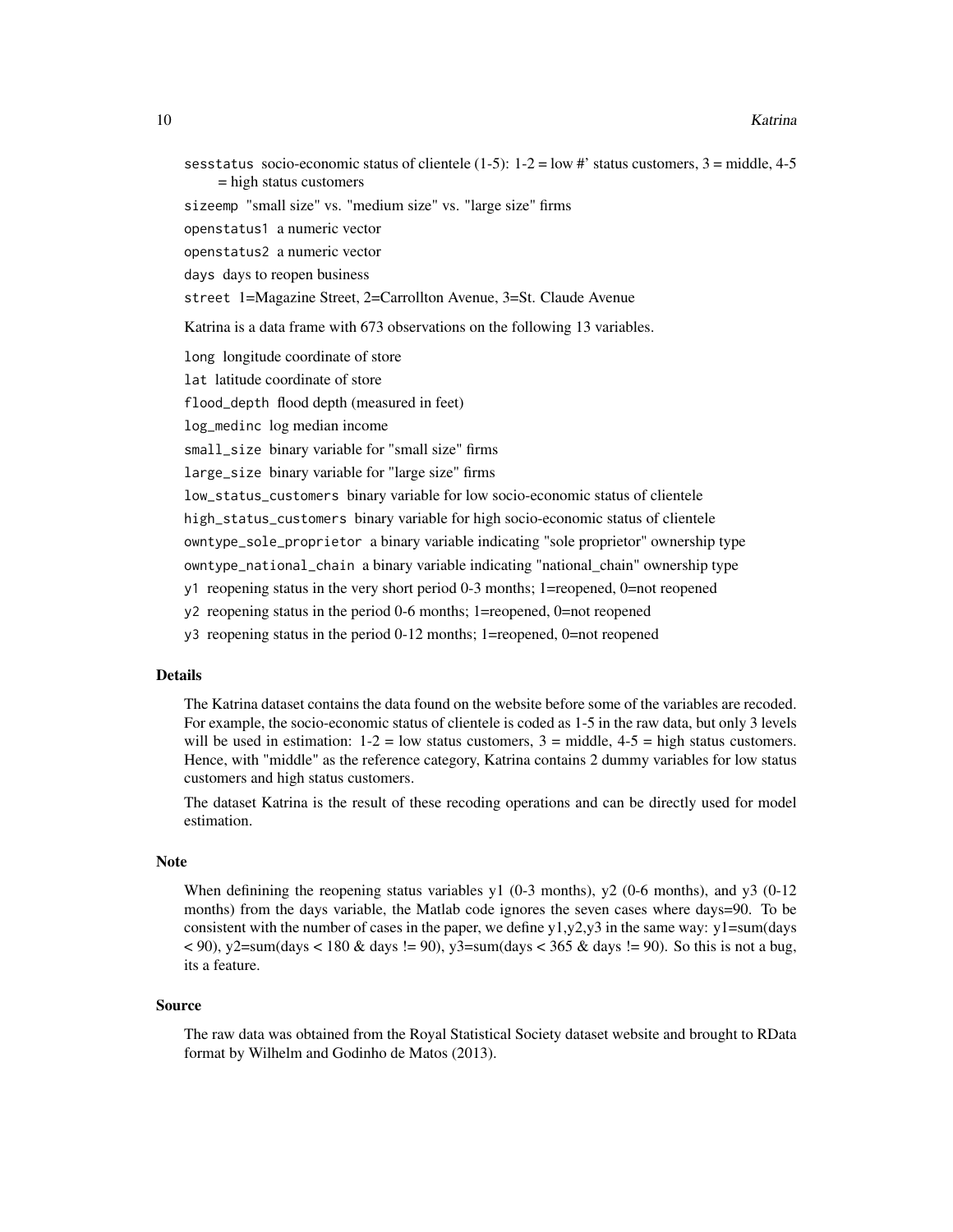#### Katrina **11**

#### References

- LeSage et al. (2011) P. LeSage, R. K. Pace, N. Lam, R. Campanella and X. Liu. New Orleans business recovery in the aftermath of Hurricane Katrina. *Journal of the Royal Statistical Society A*, 174, 1007–1027, 2011.
- Wilhelm and Godinho de Matos (2013) S. Wilhelm and M. Godinho de Matos. Estimating Spatial Probit Models in R. *The R Journal* 5, 130–143, 2013.

#### Examples

```
## Not run:
data(Katrina)
attach(Katrina)
table(y1) # 300 of the 673 firms reopened during 0-3 months horizon, p.1016
table(y2) # 425 of the 673 firms reopened during 0-6 months horizon, p.1016
table(y3) # 478 of the 673 firms reopened during 0-12 months horizon, p.1016
detach(Katrina)
# replicate LeSage et al. (2011), Table 3, p.1017
require(spdep)
# (a) 0-3 months time horizon
# LeSage et al. (2011) use k=11 nearest neighbors in this case
nb <- knn2nb(knearneigh(cbind(Katrina$lat, Katrina$long), k=11))
listw <- nb2listw(nb, style="W")
W1 <- as(as_dgRMatrix_listw(listw), "CsparseMatrix")
fit1_cond <- ProbitSpatialFit(y1 ~ flood_depth + log_medinc + small_size +
large_size +low_status_customers + high_status_customers +
owntype_sole_proprietor + owntype_national_chain,
W=W1, data=Katrina, DGP='SAR', method="conditional", varcov="varcov")
summary(fit1_cond)
fit1_FL <- ProbitSpatialFit(y1 ~ flood_depth + log_medinc + small_size +
large_size +low_status_customers + high_status_customers +
owntype_sole_proprietor + owntype_national_chain,
W=W1, data=Katrina, DGP='SAR', method="full-lik", varcov="varcov")
summary(fit1_FL)
fit1_cond_10nn <- ProbitSpatialFit(y1 ~ flood_depth+ log_medinc+ small_size+
large_size +low_status_customers + high_status_customers +
owntype_sole_proprietor + owntype_national_chain,
W=W1, data=Katrina, DGP='SAR', method="conditional", varcov="varcov",
control=list(iW_CL=10))
summary(fit1_cond_10nn)
# (b) 0-6 months time horizon
# LeSage et al. (2011) use k=15 nearest neighbors
nb <- knn2nb(knearneigh(cbind(Katrina$lat, Katrina$long), k=15))
listw <- nb2listw(nb, style="W")
```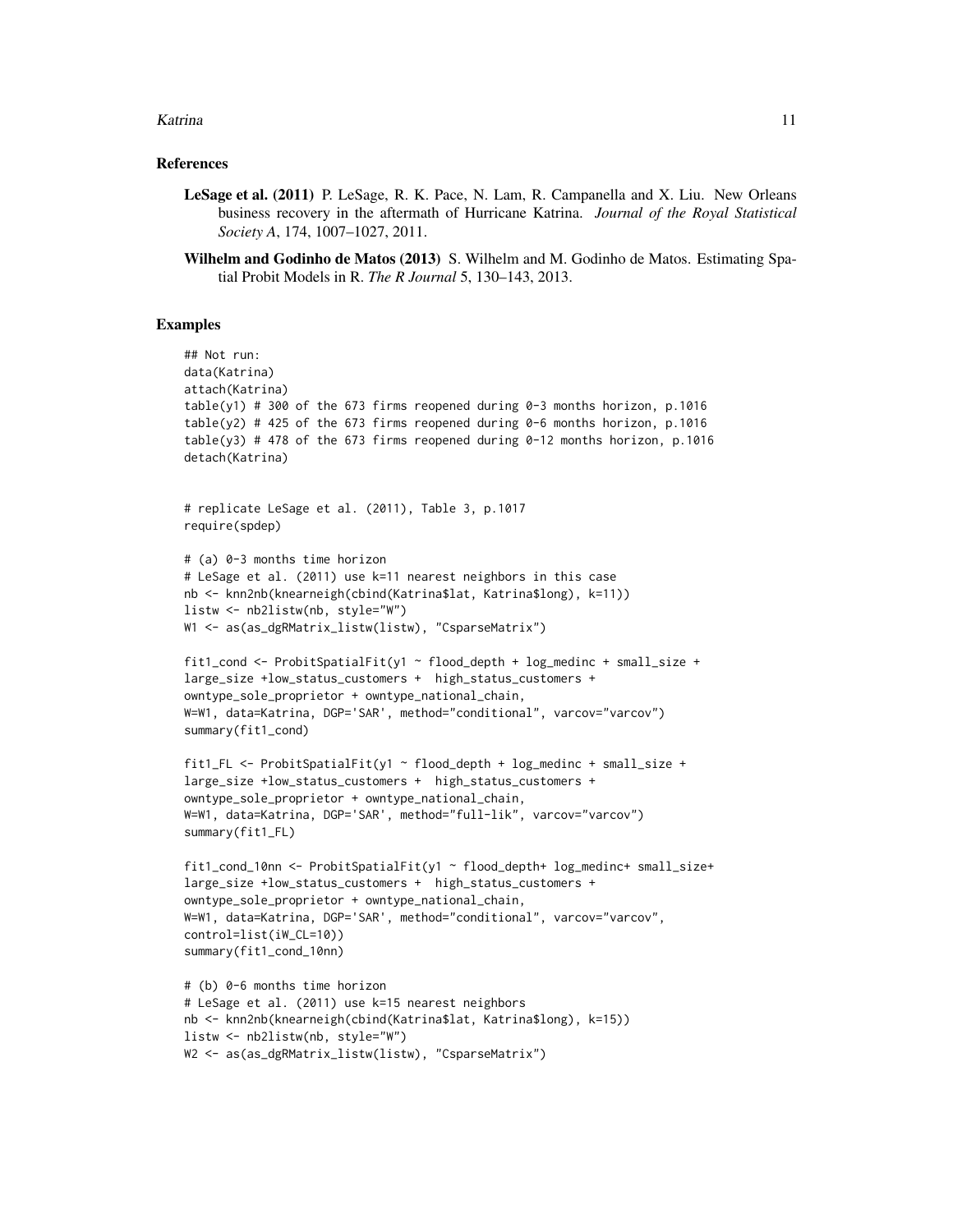```
fit2_cond <- ProbitSpatialFit(y2 ~ flood_depth + log_medinc + small_size +
large_size + low_status_customers + high_status_customers +
owntype_sole_proprietor + owntype_national_chain,
W=W2, data=Katrina, DGP="SAR", method="full-lik", varcov="varcov")
summary(fit2_cond)
fit2_FL <- ProbitSpatialFit(y2 ~ flood_depth + log_medinc + small_size +
large_size + low_status_customers + high_status_customers +
owntype_sole_proprietor + owntype_national_chain,
W=W2, data=Katrina, DGP="SAR", method="full-lik", varcov="varcov")
summary(fit2_FL)
# (c) 0-12 months time horizon
# LeSage et al. (2011) use k=15 nearest neighbors as in 0-6 months
W3 <- W2fit3_cond <- ProbitSpatialFit(y3 ~ flood_depth + log_medinc + small_size +
large_size + low_status_customers + high_status_customers +
owntype_sole_proprietor + owntype_national_chain,
W=W3, data=Katrina, DGP="SAR", method="conditional", varcov="varcov")
summary(fit3_cond)
fit3_FL <- ProbitSpatialFit(y3 ~ flood_depth + log_medinc + small_size +
large_size + low_status_customers + high_status_customers +
owntype_sole_proprietor + owntype_national_chain,
W=W3, data=Katrina, DGP="SAR", method="full-lik", varcov="varcov")
summary(fit3_FL)
# replicate LeSage et al. (2011), Table 4, p.1018
# SAR probit model effects estimates for the 0-3-month time horizon
effects(fit1_cond)
# replicate LeSage et al. (2011), Table 5, p.1019
# SAR probit model effects estimates for the 0-6-month time horizon
effects(fit2_cond)
# replicate LeSage et al. (2011), Table 6, p.1020
# SAR probit model effects estimates for the 0-12-month time horizon
effects(fit3_cond)
```

```
## End(Not run)
```
names.ProbitSpatial *Extract names of ProbitSpatial class.*

#### **Description**

Extract names of ProbitSpatial class.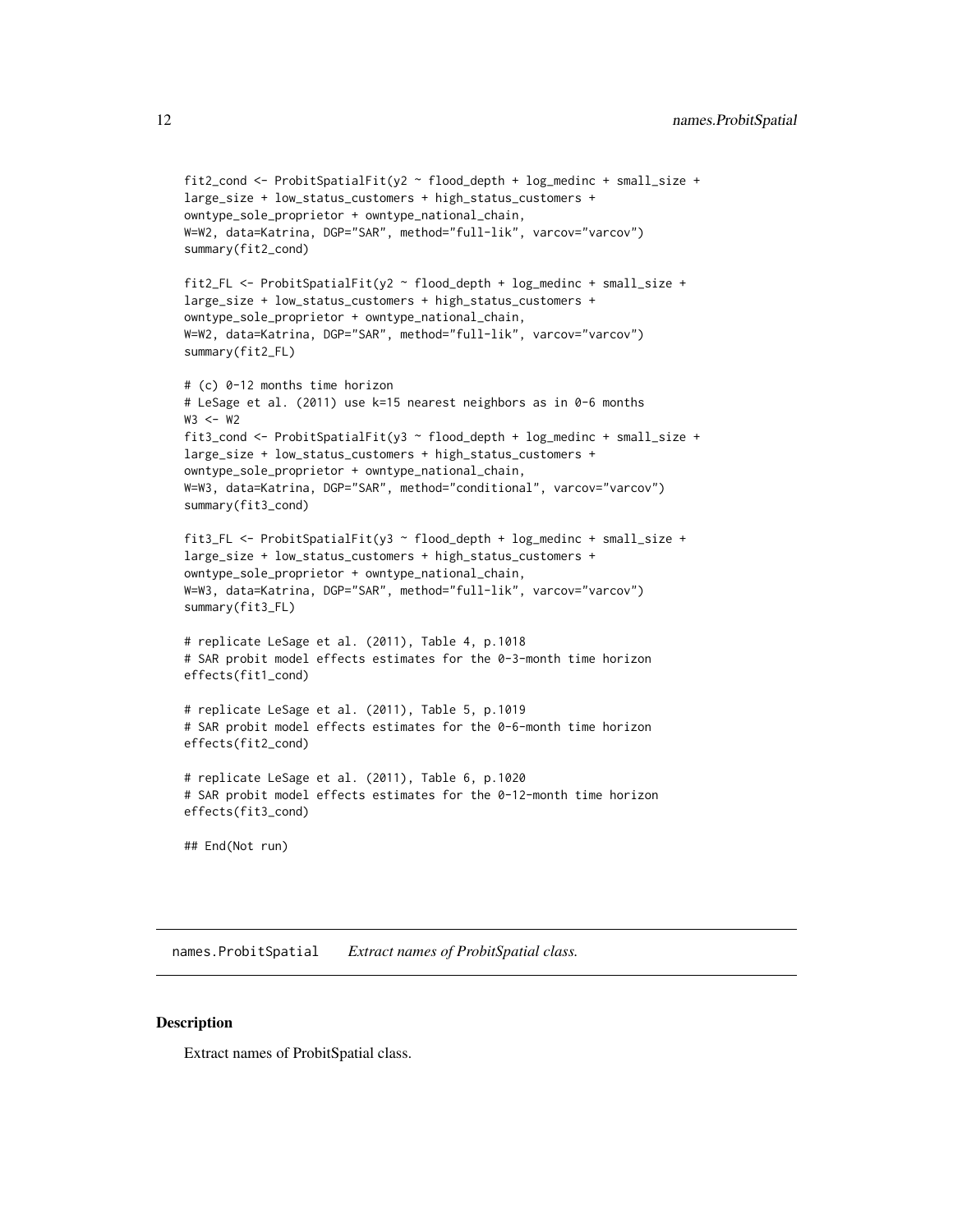# <span id="page-12-0"></span>predict.ProbitSpatial 13

# Usage

```
## S3 method for class 'ProbitSpatial'
names(x, \ldots)
```
# Arguments

| x       | an object of class Probit Spatial. |
|---------|------------------------------------|
| $\cdot$ | ignored                            |

# Value

Returns the names of the ProbitSpatial object.

predict.ProbitSpatial *Spatial probit model predictions.*

# Description

Predicts of a ProbitSpatial model on a set X of covariates. Works on both in-sample and out-ofsample using BLUP formula from Goulard et al. (2017)

# Usage

```
## S3 method for class 'ProbitSpatial'
predict(
 object,
 X,
  type = c("link", "response", "binary"),
 cut = 0.5,
 oos = FALSE,
 WSO = NULL,...
\mathcal{L}
```
# Arguments

| object   | an object of class Probit Spatial.                                                                                                         |  |
|----------|--------------------------------------------------------------------------------------------------------------------------------------------|--|
| $\times$ | a matrix of explanatory variables. If oos=TRUE, it may contain more observa-<br>tions than the dataset on which the model has been trained |  |
| type     | the type of output:                                                                                                                        |  |
|          | "link" the value of the latent variable. Default                                                                                           |  |
|          | "response" probability.                                                                                                                    |  |
|          | "binary" binary 0/1 output.                                                                                                                |  |
| cut      | the threshold probability for the "binary" type. Default is 0.5.                                                                           |  |
| 00S      | logical. If TRUE, out-of-sample predictions are returned.                                                                                  |  |
|          |                                                                                                                                            |  |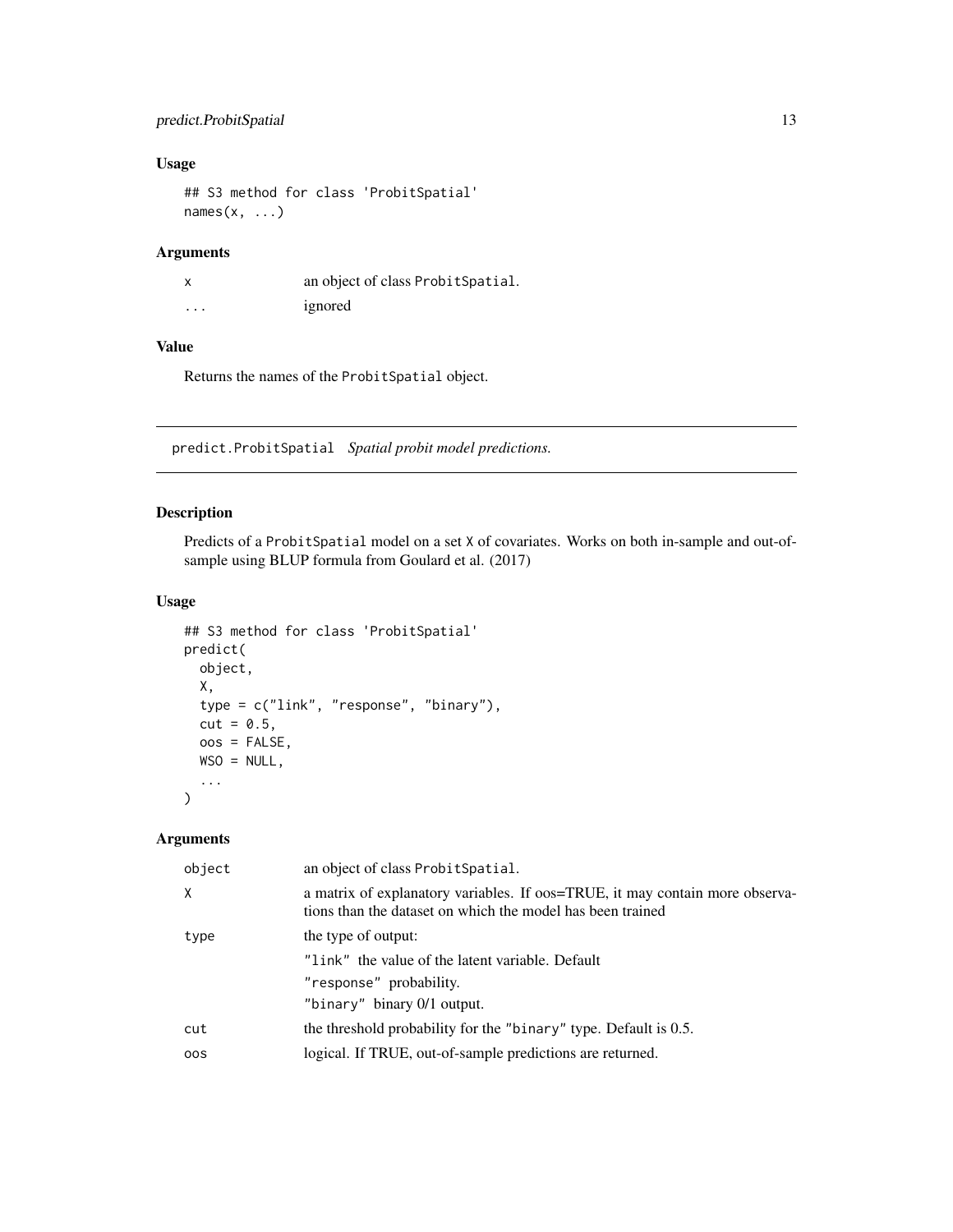<span id="page-13-0"></span>

| <b>WSO</b> | W matrix containing weights of in-sample and out-of-sample data. Observations      |
|------------|------------------------------------------------------------------------------------|
|            | must be ordered in such a way that the first elements belong to the in-sample data |
|            | and the remaining ones to the out-of-sample data.                                  |
| $\cdots$   | ignored                                                                            |

#### Details

If oos=FALSE, the function computes the predicted values for #' the estimated model (same as fitted). Otherwise, it applies the BLUP #' formula of Goulard et al. (2017):

$$
\hat{y} = (\hat{(y}_S), \hat{(y}_O)),
$$

where the sub-indexes S and O refer, respectively, to the in-sample and out-of-sample data.  $\hat{y_S}$ corresponds to fitted values, while  $\hat{y_O}$  is computed as follows:

$$
\hat{y_O} = (I - \rho W)^{-1} (X\beta) - Q_{OO}^{-1} Q_{OS} (y_S - \hat{y_S}),
$$

where Q is the precision matrix of  $\Sigma = \sigma^2((I - \rho W)'(I - \rho W))^{-1}$ . and the sub-indexes OO and OS refer to the corresponding block matrices.

#### Value

Returns a vector of predicted values for the set X of covariates if oos=FALSE or the best linear unbiased predictors of the #' set XOS if oos=TRUE.

#### References

Goulard et al. (2017) M. Goulard, T. Laurent and C. Thomas-Agnan. About predictions in spatial autoregressive models: optimal and almost optimal strategies. *Spatial Economic Analysis* 12, 304-325, 2017.

ProbitSpatial-class *Class of Spatial Probit Model.*

#### Description

Class of Spatial Probit Model.

#### Slots

beta numeric, the estimated parameters for the covariates.

rho numeric, the estimated spatial autocorrelation parameter.

lambda numeric, the estimated spatial error autocorrelation parameter.

coeff numeric, all estimated parameters.

loglik numeric, the likelihood associated to the estimated model.

formula formula.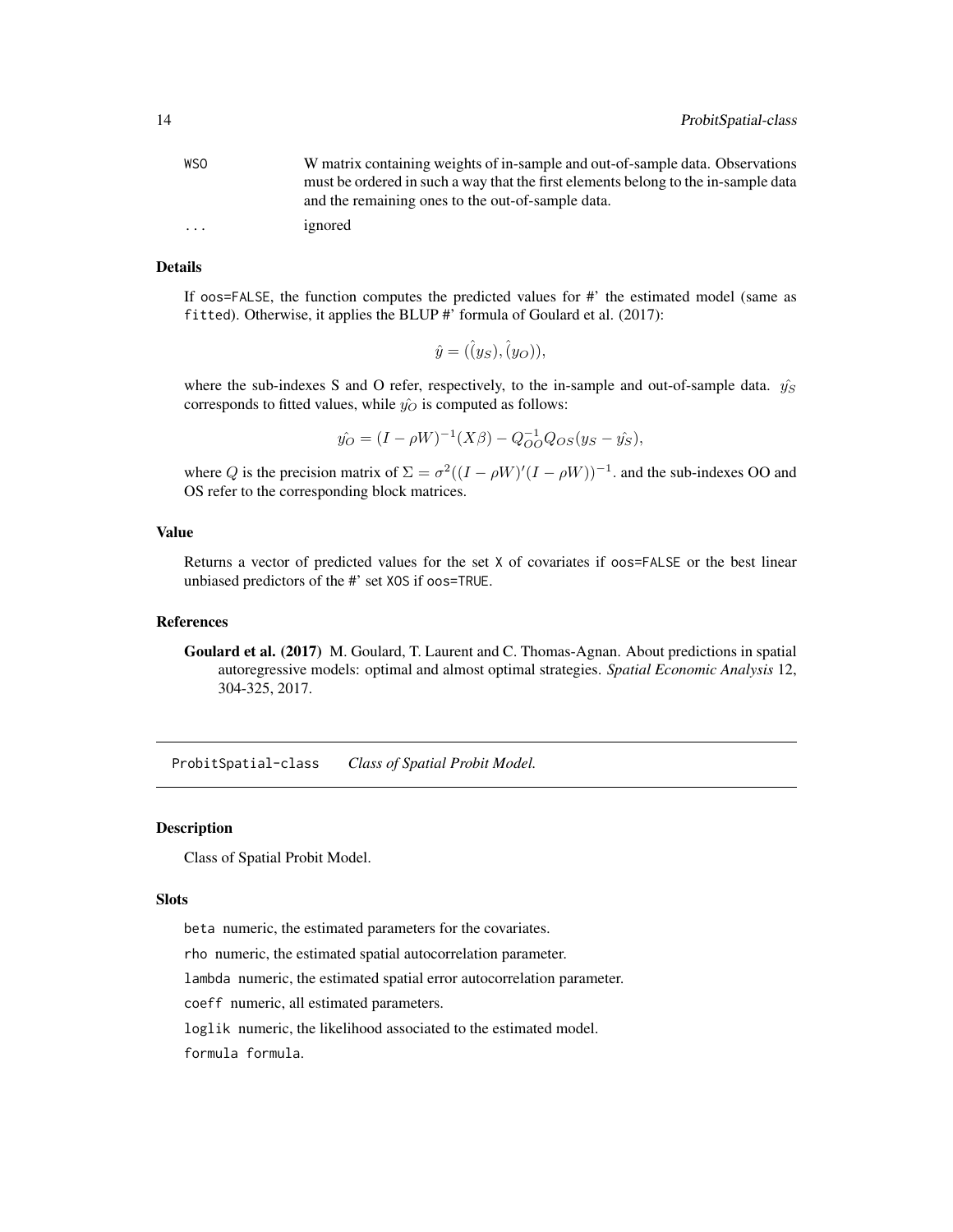# <span id="page-14-0"></span>ProbitSpatialFit 15

nobs numeric, number of observations.

nvar numeric, number of covariates.

y numeric, vector of observed dependent variable.

X matrix, matrix of covariates.

time numeric, estimation time.

DGP character, DGP of the model (SAR, SEM or SARAR).

method character, estimation method ("conditional" or "full-lik").

varcov character, indicates the matrix used in the algorithm ("varcov" or "precision").

W SparseMatrix, the spatial weight matrix of y.

M SparseMatrix, the spatial weight matrix of the disturbances.

iW\_CL numeric, the order of approximation used in the conditional method.

- iW\_FL numeric, the order of approximation used inside the likelihood function for the full-lik method.
- iW\_FG numeric, the order of approximation used inside the gradient functions for the full-lik method.

reltol numeric, the relative convergence tolerance.

prune numeric, the pruning for the gradient functions.

env an environment containing information for use in later function calls to save time.

message a integer giving any additional information or NULL.

<span id="page-14-1"></span>ProbitSpatialFit *Fit a spatial probit model.*

#### Description

Approximate likelihood estimation of the probit model with spatial autoregressive (SAR), spatial error (SEM), spatial autoregressive with autoregressive disturbances (SARAR).

#### Usage

```
ProbitSpatialFit(formula,data,W,
         DGP='SAR',method="conditional",varcov="varcov",
        M=NULL,control=list())
```
# Arguments

| formula | an object of class formula: a symbolic description of the model to be fitted. |
|---------|-------------------------------------------------------------------------------|
| data    | the data set containing the variables of the model.                           |
| W       | the spatial weight matrix of class "dgCMatrix".                               |
| DGP     | the data generating process of data: SAR, SEM, SARAR (Default is SAR).        |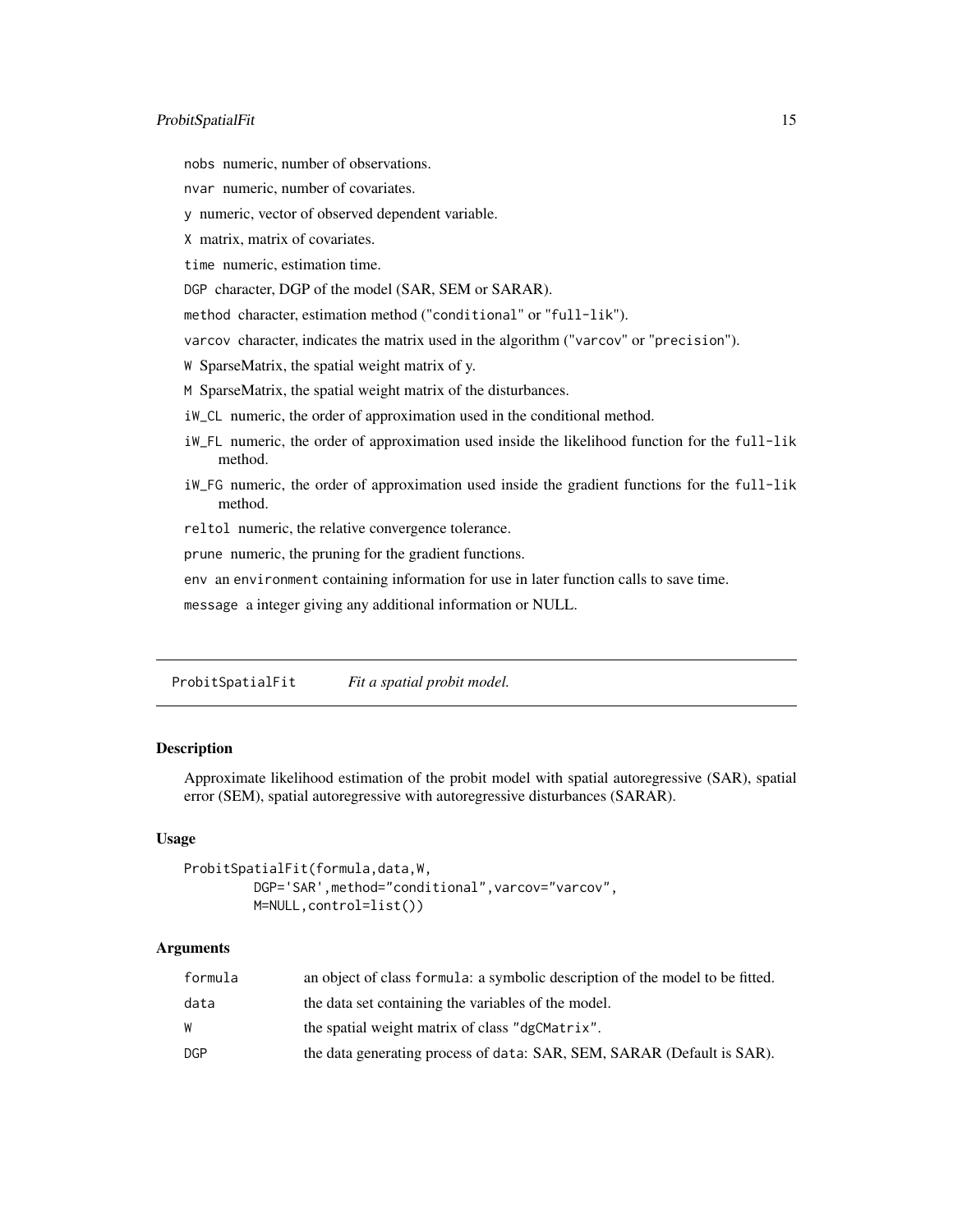<span id="page-15-0"></span>

| method  | the optimisation method: "conditional" or "full-lik" (Defaul is "conditional",<br>see Details).                                                    |
|---------|----------------------------------------------------------------------------------------------------------------------------------------------------|
| varcov  | the likelihood function is computed using the variance-covariance matrix ("varcov")<br>or the precision matrix ("precision")? Default is "varcov". |
| M       | the second spatial weight matrix for SARAR models. Same class as W.                                                                                |
| control | a list of control parameters. See Details.                                                                                                         |

#### Details

The estimation is based on the approximate value of the true likelihood of spatial probit models. The DGP of the spatial autoregressive model (SAR) model is the following

$$
y = \rho Wy + X\beta + \epsilon,
$$

where the disturbances  $\epsilon$  are iid standard normally distributed, W is a sparse spatial weight matrix and  $\rho$  is the spatial lag parameter. The variance of the error term is equal to  $\Sigma = \sigma^2((I_n - I_n))$  $\rho W)^{-1}((I_n - \rho W)^{-1})^t$ ). The DGP of the spatial error model (SEM) is as follows

$$
y = X\beta + u,
$$
  

$$
u = \rho W u + \epsilon,
$$

where the disturbances  $\epsilon$  are iid standard normally distributed, W is a sparse spatial weight matrix and  $\rho$  is the spatial error parameter. The variance of the error term is equal to  $\Sigma = \sigma^2((I_n - I_n))$  $\rho W)^{-1}((I_n - \rho W)^{-1})^t$ ). The DGP of the spatial autoregressive model with autoregressive disturbances (SARAR) is as follows

$$
y = \rho Wy + X\beta + u,
$$
  

$$
u = \lambda Mu + \epsilon,
$$

where the disturbances  $\epsilon$  are iid standard normally distributed, W and M are two sparse spatial weight matrix, while  $\rho$  and  $\lambda$  are the spatial lag and spatial error parameters, respectively. The variance of the error term is equal to  $\Sigma = \sigma^2((I_n - \rho W)^{-1}(I_n - \lambda M)^{-1}((I_n - \lambda M)^{-1})^t((I_n - \lambda M)^{-1})$  $\rho W)^{-1})^t$ ).

The approximation is inspired by the Mendell-Elston approximation of the multivariante normal probabilities (see References). It makes use of the Cholesky decomposition of the variance-covariance matrix Σ.

The ProbitSpatialFit command estimates the model by maximising the approximate log-likelihood. We propose two optimisation method:

- "conditional": it relies on a standard probit estimation which applies to the model estimated conditional on  $\rho$ .
- "full-lik": it minimises the full-log-likelihood using the analytical gradient functions (only available for SAR and SEM specification). The optimisation is performed by means of the [optim](#page-0-0) function with method = "BFGS".

In both cases a "conditional" estimation is performed. If method="conditional", then ProbitSpatialFit returns the results of this first estimation. In case method="full-lik", the function tries to improve the log-likelihood by means of a further exploration around the value of the parameters found by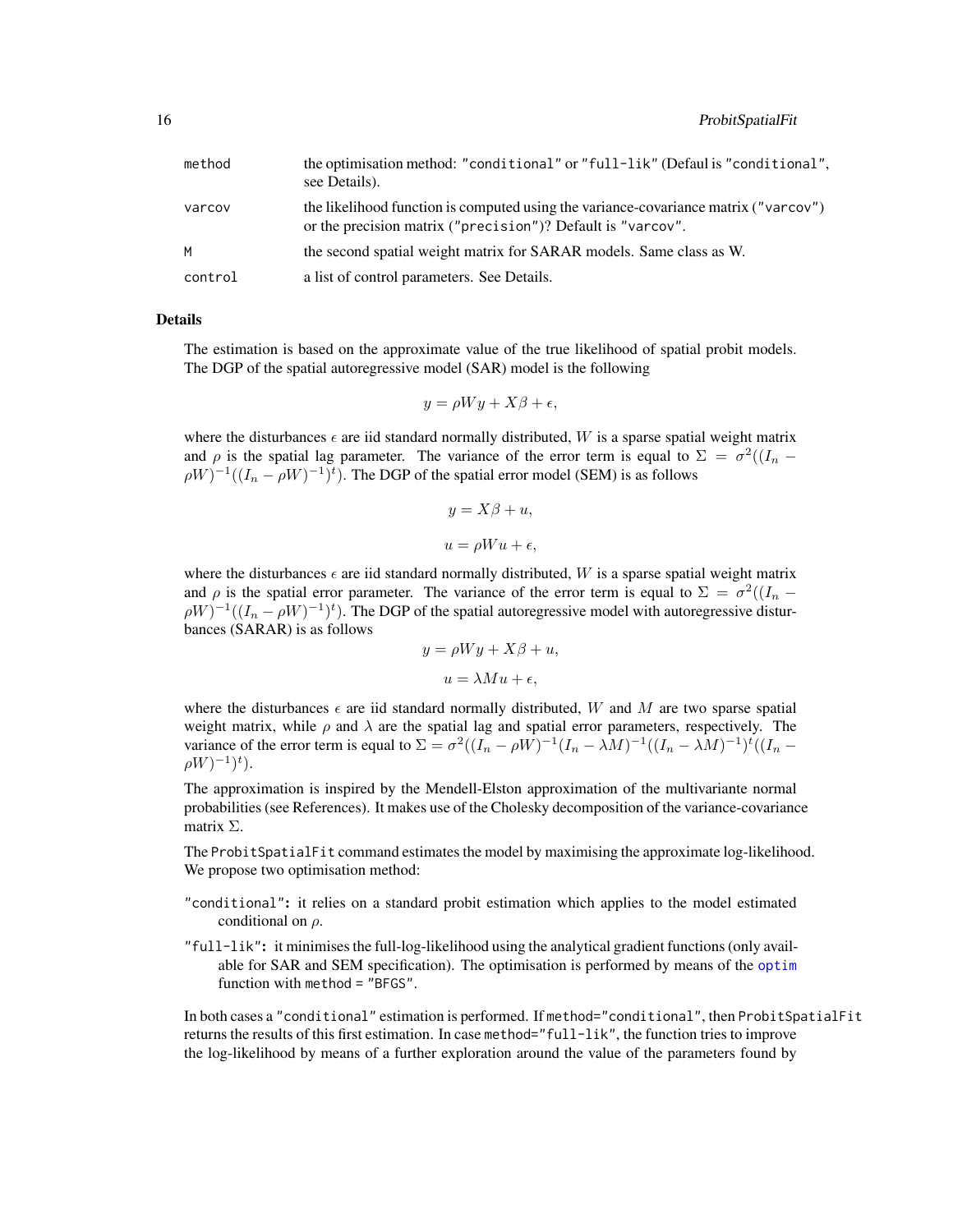#### <span id="page-16-0"></span>ProbitSpatialFit 17

the conditional step. The conditional step is usually very accurate and particularly fast. The second step is more time consuming and does not always improve the results of the first step. We dissuade the user from using the full-likelihood method for sample sizes bigger than ten thousands, since the computation of the gradients is quite slow. Simulation studies reported in Martinetti and Geniaux (2017) prove that the conditional estimation is highly reliable, even if compared to the full-likelihood ones.

In order to reduce the computation time of the function ProbitSpatialFit, we propose a variant of the likelihood-function estimation that uses the inverse of the variance-covariance matrix (a.k.a. precision matrix). This variant applies to both the "conditional" and the "full-lik" methods and can be invoked by setting varcov="precision". Simulation studies reported in Martinetti and Geniaux (2017) suggest that the accuracy of the results with the precision matrix are sometimes worst than the one with the true variance-covariance matrix, but the estimation time is considerably reduced.

The control argument is a list that can supply any of the following components:

- iW\_CL the order of approximation of  $(I_n \rho W)^{-1}$  used in the "conditional" method. Default is 6, while 0 means no approximation (it uses exact inversion of matrixes, not suitable for big sample sizes). See Martinetti and Geniaux (2017) for further references.
- iW\_FL the order of approximation of  $(I_n \rho W)^{-1}$  used in the computation of the likelihood function for the "full-lik" method. Default is 0, meaning no approximation.
- iW\_FG the order of approximation of  $(I_n \rho W)^{-1}$  used in the computation of the gradient functions for the "full-lik" method. Default is 0, meaning no approximation.
- reltol relative convergence tolerance. It represents tol in [optimize](#page-0-0) function for method="conditional" and reltol in [optim](#page-0-0) function for method="full-lik". Default is 1e-5.
- prune the pruning value used in the gradients. Default is 0, meaning no pruning. Typacl values are around 1e-3 and 1e-6. They help reducing the estimation time of the gradient functions.

silent Default is TRUE.

#### Value

Return an object of class ProbitSpatial.

#### References

- Mendell and Elston (1974) N. Mendell and R. Elston. Multifactorial qualitative traits: genetic analysis and prediction of recurrence risks. *Biometrics* 30, 41–57, 1974.
- Martinetti and Geniaux (2017) D. Martinetti and G. Geniaux. Approximate likelihood estimation of spatial probit models. *Regional Science and Urban Economics* 64, 30-45, 2017.

# Examples

```
n <- 1000
nneigh <- 3
rho <-0.5beta <-c(4,-2,1)W <- generate_W(n,nneigh,seed=123)
X \leftarrow \text{cbind}(1, \text{rnorm}(n, 2, 2), \text{rnorm}(n, \emptyset, 1))
```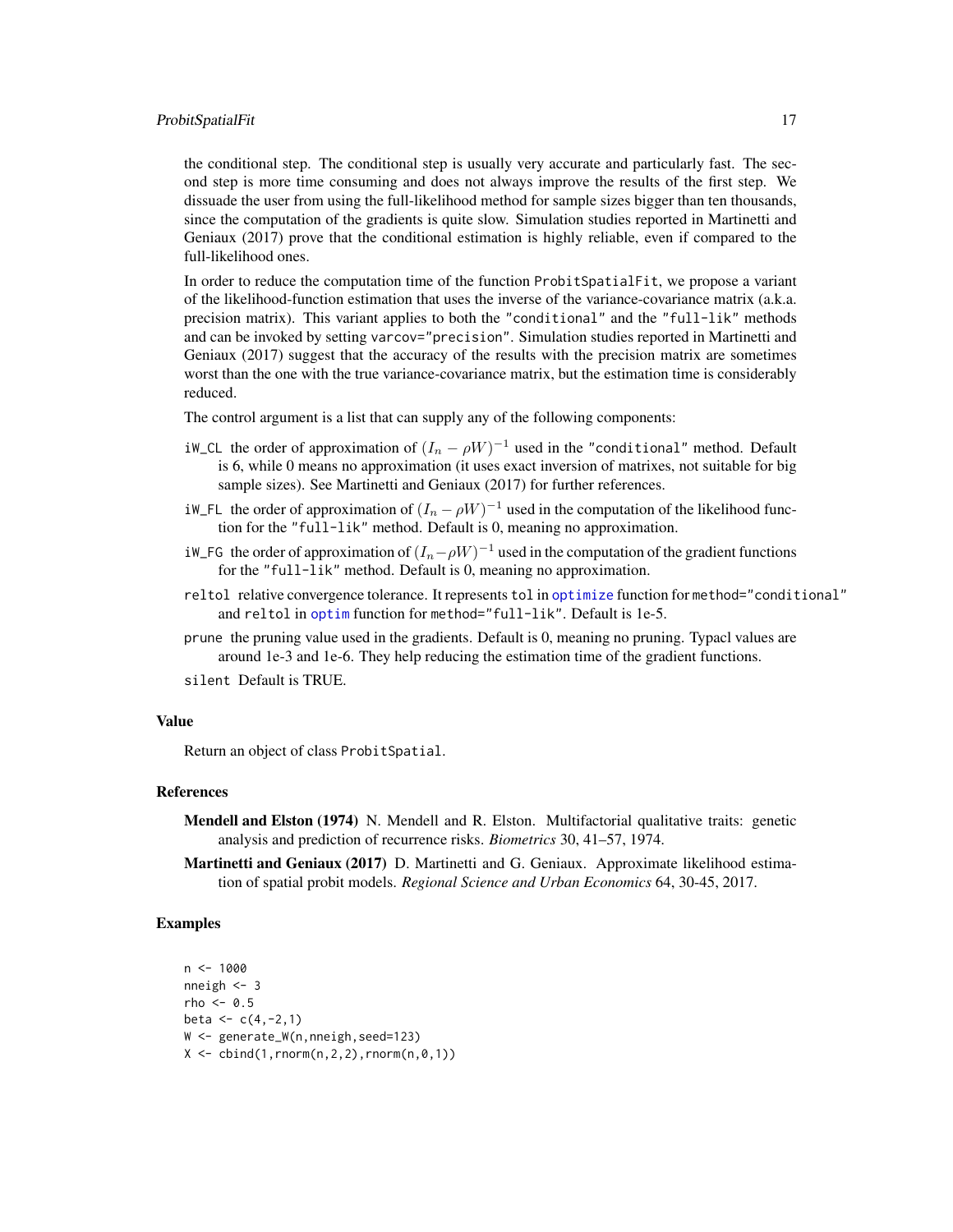```
colnames(X) <- c("intercept","X1","X2")
y <- sim_binomial_probit(W=W,X=X,beta=beta,rho=rho,model="SAR")
d <- as.data.frame(cbind(y,X))
mod <- ProbitSpatialFit(y~X1+X2,d,W,
       DGP='SAR',method="conditional",varcov="varcov")
```
residuals.ProbitSpatial

*Extract spatial probit model residuals.*

# Description

Compute the residuals of an estimated ProbitSpatial model.

#### Usage

```
## S3 method for class 'ProbitSpatial'
residuals(object, ...)
```
# Arguments

| object   | an object of class Probit Spatial. |
|----------|------------------------------------|
| $\cdots$ | ignored                            |

# Value

Return a vector containing the generalised residuals of the ProbitSpatial model.

<span id="page-17-1"></span>sim\_binomial\_probit *Simulate the dependent variable of a SAR/SEM/SARAR model.*

# Description

The function sim\_binomial\_probit is used to generate the dependent variable of a spatial binomial probit model, where all the data and parameters of the model can be modified by the user.

#### Usage

```
sim_binomial_probit(W,X,beta,rho,model="SAR",M=NULL,lambda=NULL,
sigma2=1,ord_iW=6,seed=123)
```
<span id="page-17-0"></span>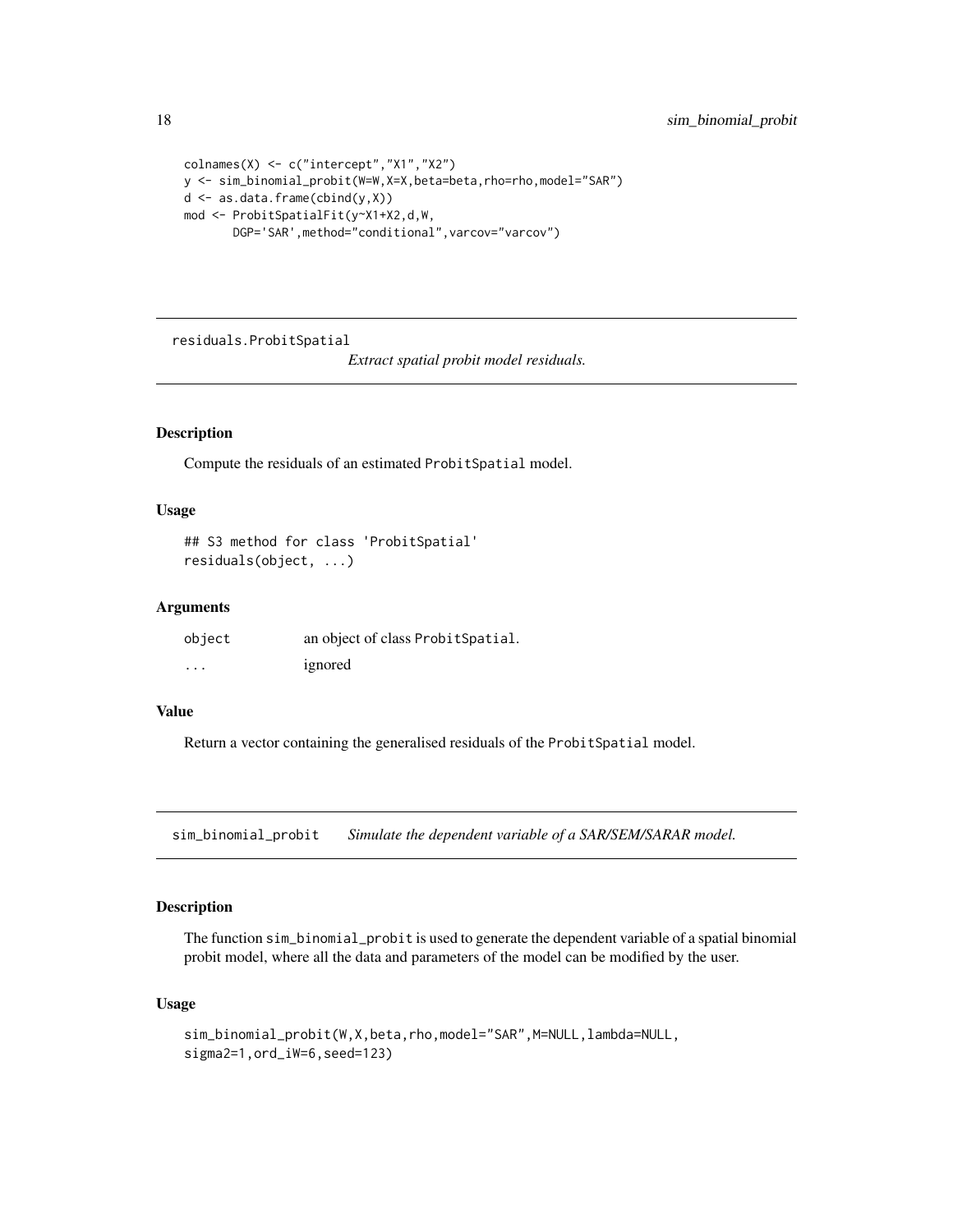#### <span id="page-18-0"></span>**Arguments**

| W      | the spatial weight matrix (works for "SAR" and "SEM" models).                          |
|--------|----------------------------------------------------------------------------------------|
| X      | the matrix of covariates.                                                              |
| beta   | the value of the covariates parameters.                                                |
| rho    | the value of the spatial dependence parameter (works for "SAR" and "SEM" mod-<br>els). |
| model  | the type of model, between "SAR", "SEM", "SARAR" (Default is "SAR").                   |
| M      | the second spatial weight matrix (only if model is "SARAR").                           |
| lambda | the value of the spatial dependence parameter (only if model is "SARAR").              |
| sigma2 | the variance of the error term (Defaul is 1).                                          |
| ord_iW | the order of approximation of the matrix $(I_n - \rho W)^{-1}$ .                       |
| seed   | to set the random generator seed of the error term.                                    |

### Details

The sim\_binomial\_probit generates a vector of dependent variables for a spatial probit model. It allows to simulate the following DGPs (Data Generating Process): SAR

$$
z = (I_n - \rho W)^{-1} (X\beta + \epsilon)
$$

SEM

$$
z = X\beta + (I_n - \rho W)^{-1} \epsilon
$$

SARAR

$$
z = (I_n - \rho W)^{-1} (X\beta + (I_n - \lambda M)^{-1} \epsilon)
$$

where  $\epsilon$  are independent and normally distributed with mean zero and variance sigma2 (default is 1).

The matrix X of covariates, the corresponding parameters beta, the spatial weight matrix W and the corresponding spatial dependence parameter rho need to be passed by the user. Eventually, the same applies for lambda and M for the SARAR model.

The matrix  $(I_n - \rho W)^{-1}$  is computed using the ApproxiW function, that can either invert  $(I_n - \rho W)$ exactely, if order\_iW=0 (not suitable for n bigger than 1000), or using the Taylor approximation

$$
(I_n - \rho W)^{-1} = I_n + \rho W + \rho^2 W^2 + \dots
$$

of order order\_iW (default is approximation of order 6).

# Value

a vector of zeros and ones

#### See Also

[generate\\_W](#page-7-1), [ProbitSpatialFit](#page-14-1).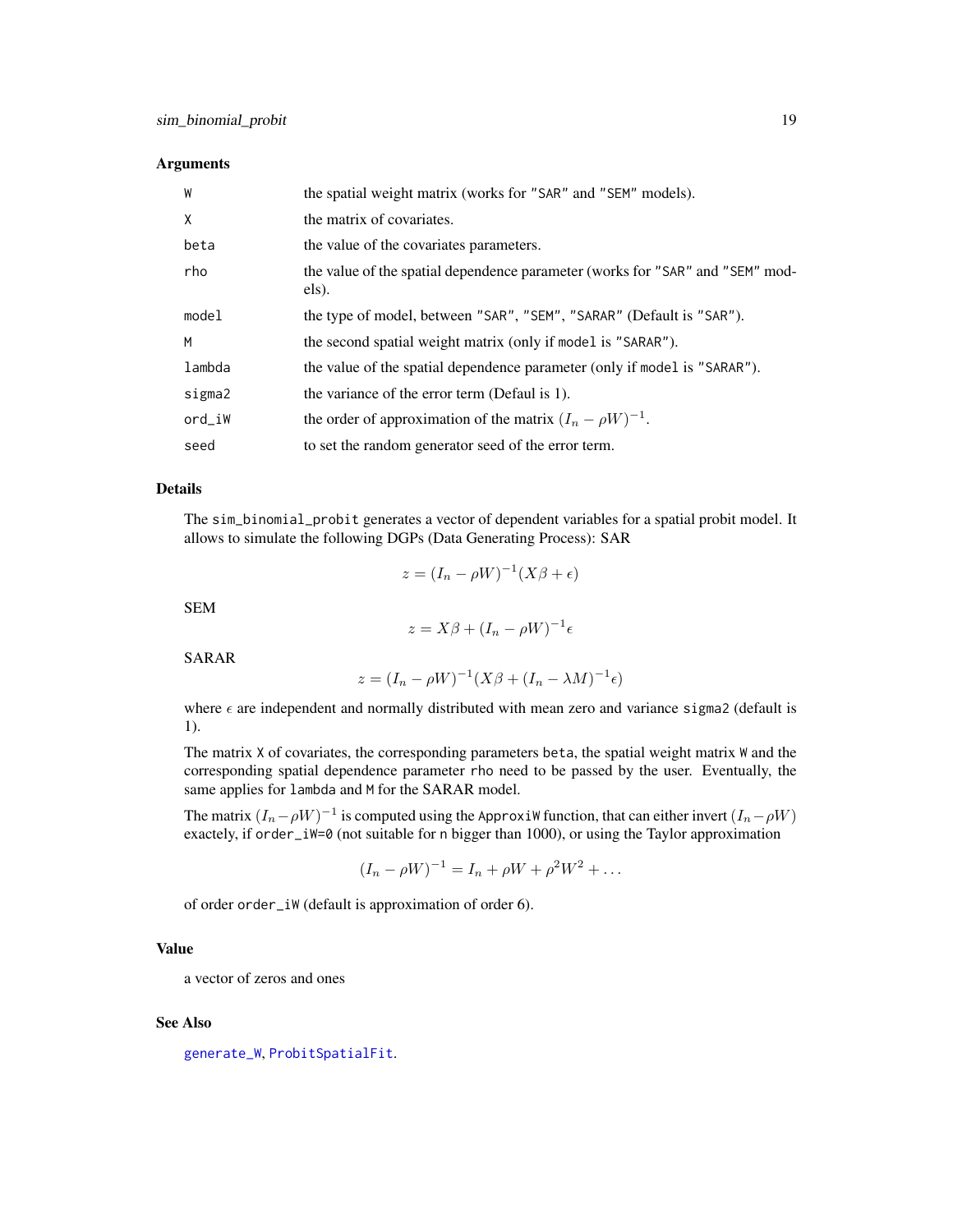#### Examples

```
n <- 500
nneigh <-3rho <-0.5beta <-c(4,-2,1)W <- generate_W(n,nneigh)
X \leftarrow \text{cbind}(1, \text{rnorm}(n, 2, 2), \text{rnorm}(n, \emptyset, 1))#SAR
y <- sim_binomial_probit(W,X,beta,rho,model="SAR") #SAR model
#SEM
y <- sim_binomial_probit(W,X,beta,rho,model="SEM") #SEM model
#SARAR
M <- generate_W(n,nneigh,seed=1)
lambda <- -0.5
y <- sim_binomial_probit(W,X,beta,rho,model="SARAR",M=M,lambda=lambda)
```
summary.ProbitSpatial *Spatial probit model summaries.*

#### Description

Print the results of a ProbitSpatial model.

#### Usage

```
## S3 method for class 'ProbitSpatial'
summary(object, covar = FALSE, ...)
```
#### Arguments

| object                  | an object of class Probit Spatial.                                                                                                                         |
|-------------------------|------------------------------------------------------------------------------------------------------------------------------------------------------------|
| covar                   | should the statistics be computed with the matrix of variance of the parametes<br>or not. Default is FALSE, hence Likelihood-ratio statistics are printed. |
| $\cdot$ $\cdot$ $\cdot$ | further arguments                                                                                                                                          |

#### Details

The summary function prints

Model Featurs on the model and dataset.

Time Estimation time.

Statistics Standard errors of the estimated parameters. If covar=TRUE, it uses the matrix of variance of the parameters, else the likelihood ratio test.

Accuracy Confusion Matrix and accuracy of the estimated model.

#### Value

This functions does not return any value.

<span id="page-19-0"></span>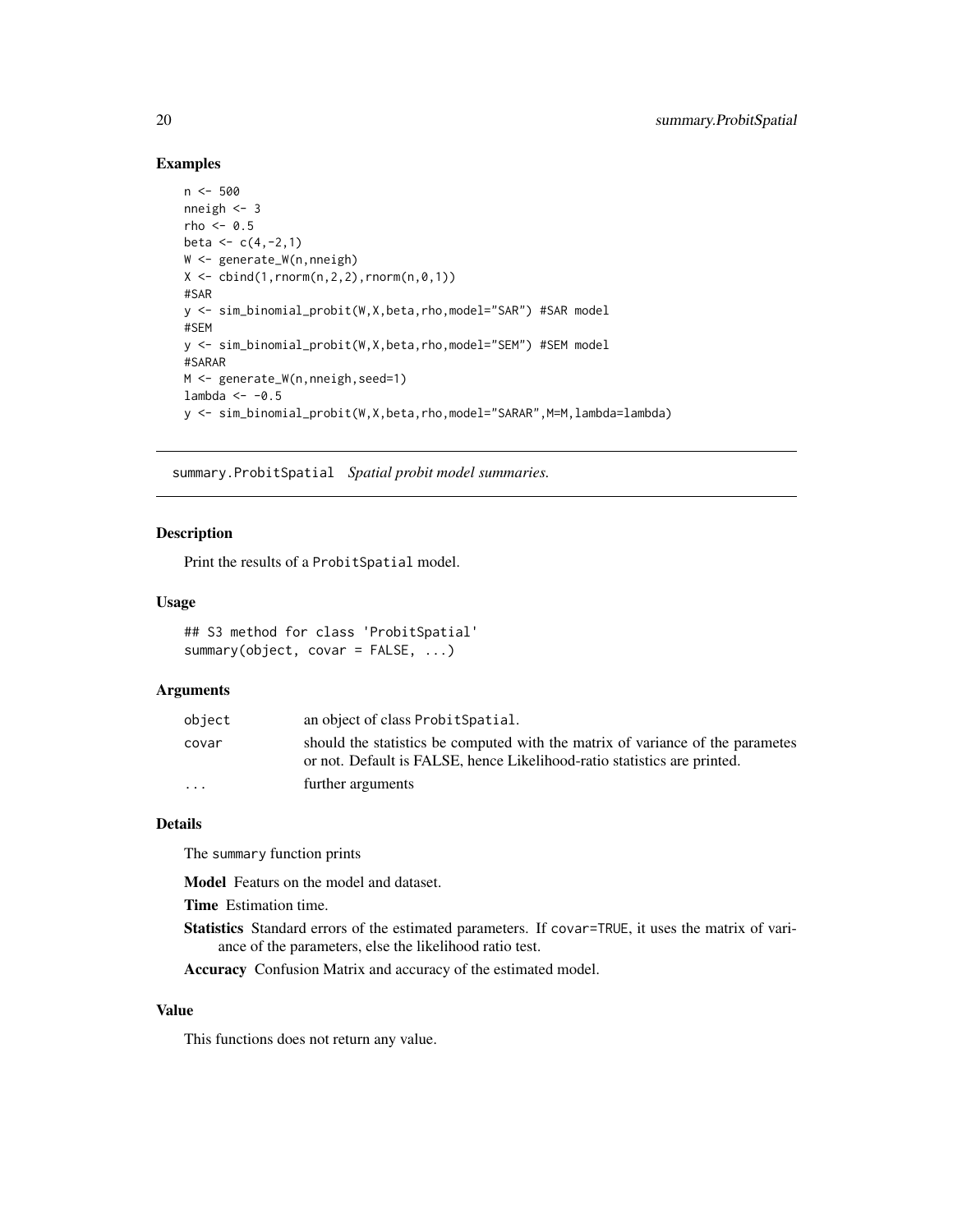<span id="page-20-0"></span>\$,ProbitSpatial-method

*Extract from ProbitSpatial class.*

# Description

extract a slot from ProbitSpatial class object.

# Usage

## S4 method for signature 'ProbitSpatial' x\$name

# Arguments

| X    | an object of class Probit Spatial. |
|------|------------------------------------|
| name | of the slot.                       |

# Value

The content of the slot.